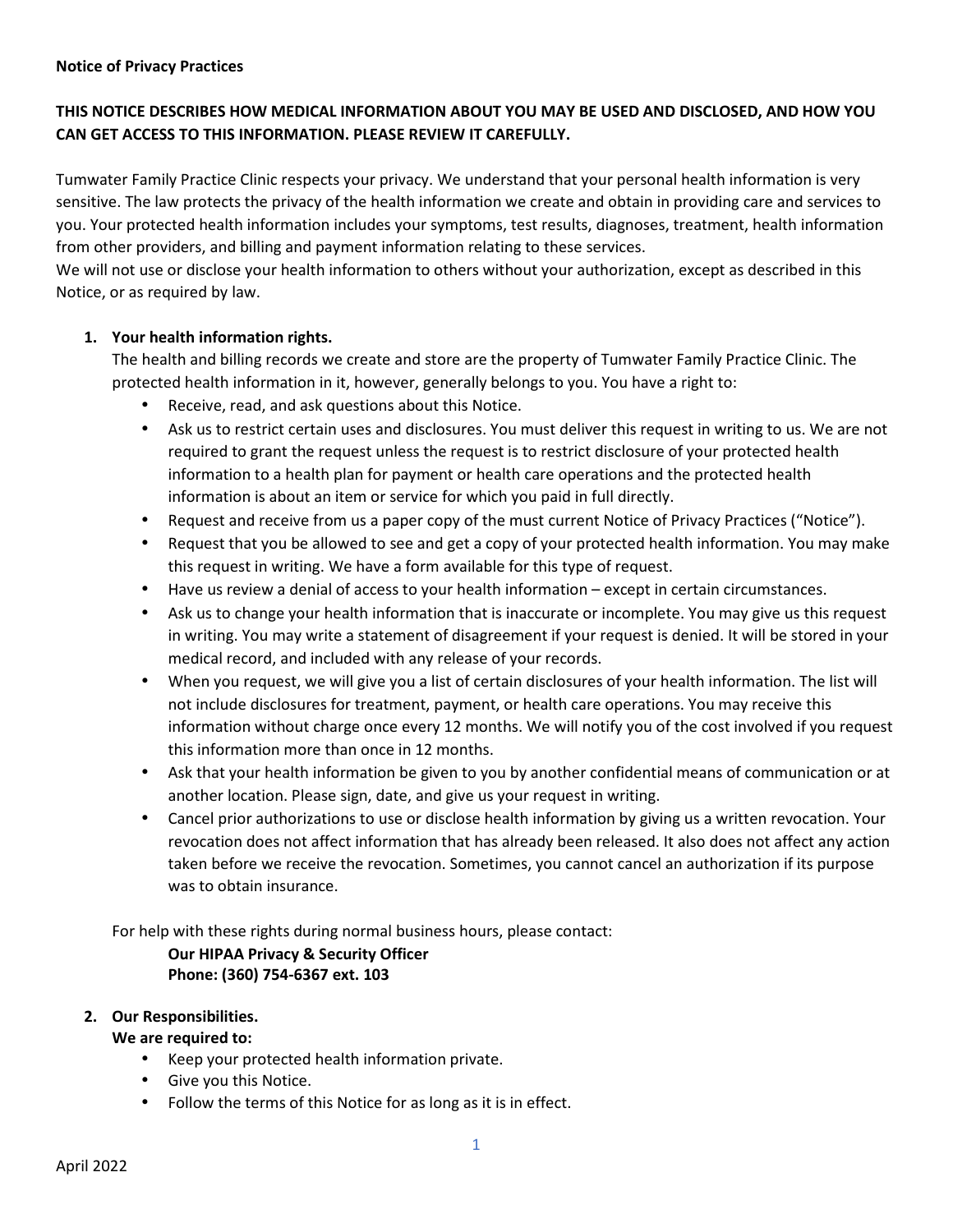• Notify you if we become aware of a breach of your unsecured protected health information. We reserve the right to change our privacy practices and the terms of this Notice, and to make the new privacy practices and notice provisions effective for all of the protected health information we maintain. If we make material changes, we will update and make available to you the revised Notice upon request. You may receive the most recent copy of this Notice by calling and asking for it, by visiting our **[office/medical records department]** to pick one up, or by visiting our Web site, if we maintain one.

### **3. To ask for help or complain.**

If you have questions, want more information, or want to report a problem about the handling of your protected health information, you may contact:

### **Our HIPAA Privacy & Security Officer @ Phone: (360) 754-6367 ext.103 Our Clinic Administrator @ Phone: (360) 754-6367 ext. 120**

If you believe your privacy rights have been violated, you may discuss your concerns with any staff member. You may also deliver a written complaint to our HIPAA Privacy & Security Officer or Clinic Administrator at Tumwater Family Practice Clinic. You may also file a complaint with the Department of Health and Human Services Office for Civil Rights (OCR).

We respect your right to file a complaint with us or with the OCR. If you complain, we will not retaliate against you.

### **4. How we may use and disclose your protected health information.**

Under the law, we may use or disclose your protected health information under certain circumstances without your permission. The following categories describe the different ways we may use and disclose your protected health information without your permission. For each category, we will explain what we mean and give some examples. Not every use or disclosure in a category will be listed. However, all of the ways we are permitted to use and disclose health information will fall within one of the categories.

### **Below are examples of uses and disclosures of protected health information for treatment, payment, and health care operations.**

#### **For treatment:**

- We may contact you to remind you about appointments.
- We may use and disclose your health information to give you information about treatment alternatives or other health-related benefits and services.
- Information obtained by a nurse, physician, or other member of our health care team will be recorded in your medical record and used by members of our health care team to help decide what care may be right for you.
- We may also provide information to health care providers outside our practice who are providing you care or for a referral. This will help them stay informed about your care.

#### **For payment:**

- We request payment from your health insurance plan. Health plans need information from us about your medical care. Information provided to health plans may include your diagnosis, procedures performed, or recommended care.
- We will bill you or the person you tell us is responsible for paying for your care if it is not covered by your health insurance plan.

#### **For health care operations:**

• We may use your medical records to assess quality and improve services.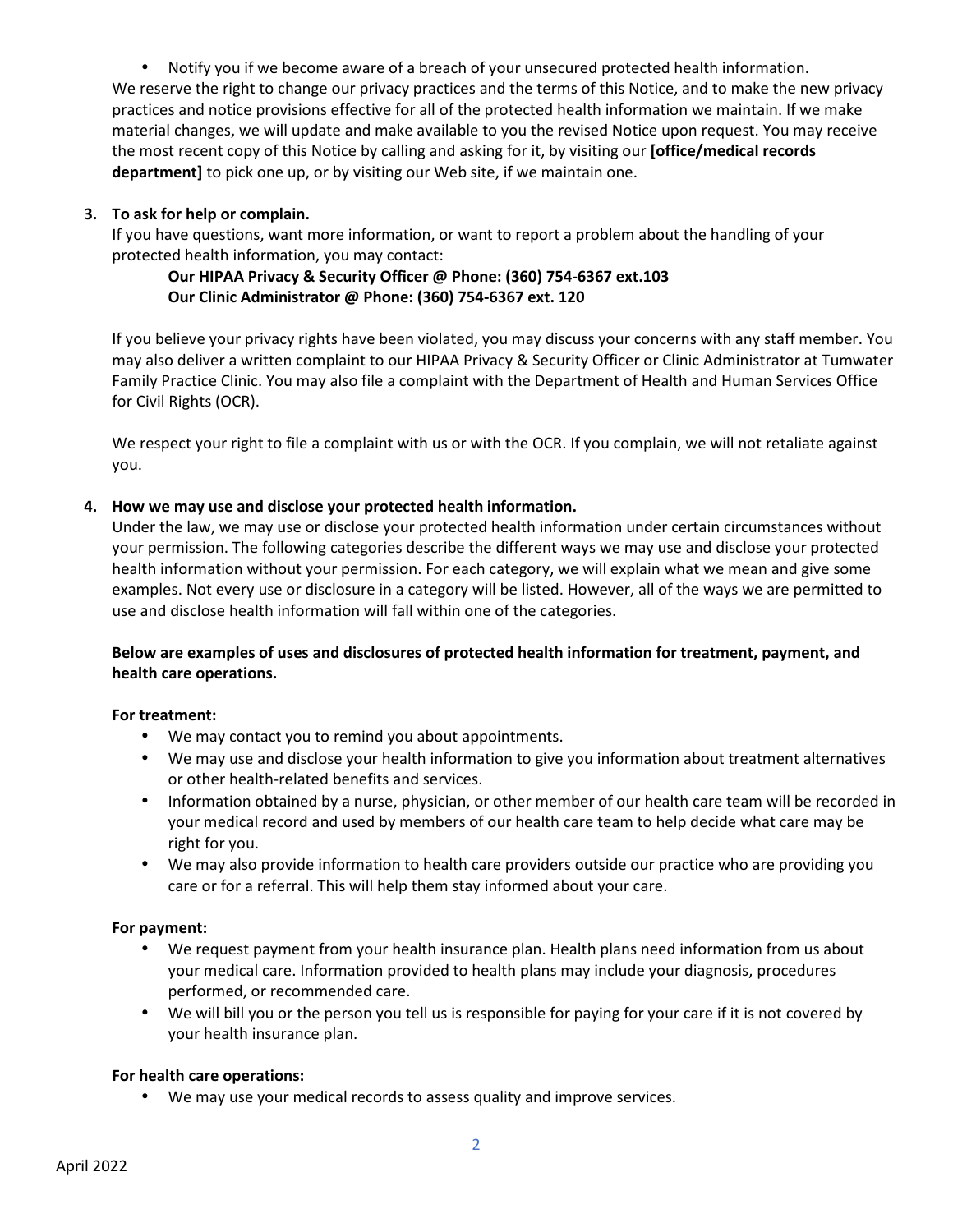- We may use and disclose medical records to review the qualifications and performance of our health care providers and to train our staff.
- We may use and disclose your information to conduct or arrange for services; including:
	- o Medical quality review by your health plan,
	- o Accounting, legal, risk management, and insurance services; and
	- o Audit functions, including fraud and abuse detection and compliance programs

#### **For fund-raising communications:**

• We may use certain demographic information and other health care service and health insurance status information about you to contract you to raise funds. If we contact you for fund-raising, we will also provide you with a way to opt out of receiving fund-raising requests in the future.

## **Some of the other ways that we may use or disclose your protected health information without your authorization are as follows:**

- **Required by law:** We must make any disclosure required by state, federal, or local law.
- **Business Associates:** We contract with individuals and entities to perform jobs for us or to provide certain types of service that may require them to create, maintain, use, and/or disclose your health information. We may disclose your health information to a business associate, but only after they agree in writing to safeguard your health information. Examples include billing services, accountants, and others who perform health care operations for us.
- **Notification of family and others:** Unless you object, we may release health information about you to a friend or family member who is involved in your medical care. We may also give information to someone who helps pay for your care. We may tell your family or friends your condition and that you are in a hospital.
- **Public health and safety purposes:** As permitted or required by law, we may disclose protected health information:
	- o To Prevent or reduce a serious, immediate threat to the health or safety of a person or the public.
	- o To public health or legal authorities:
		- To protect public health and safety.
		- To prevent or control disease, injury, or disability.
		- To report vital statistics such as births or deaths.
		- To report suspected abuse or neglect to public authorities.
- **Research:** We may disclose protected health information to researchers if the research has been approved by an institutional review board or a privacy board and there are policies to protect the privacy of your health information. We may also share information with medical researchers preparing to conduct a research project.
- **Coroners, medical examiners, and funeral directors:** We may disclose protected information health information to funeral directors and coroners consistent with applicable law to allow them to carry out their duties.
- **Organ-procurement organizations:** Consistent with applicable law, we may disclose protected health information to organ-procurement organizations (tissue donation and transplant) or persons who obtain, store, or transplant organs.
- **Food and Drug Administration (FDA):** For problems with food, supplements, and products, we may disclose protected health information to the FDA or entities subject to the jurisdiction of the FDA.
- **Workplace injury or illness:** Washington State law requires the disclosure of protected health information to the Department of Labor and Industries, the employer, and the payer (including a selfinsured payer) for workers' compensation and for crime victims' claims. We also may disclose protected health information for work-related conditions that could affect employee health; for example, an employer may ask us to assess health risks on a job site.